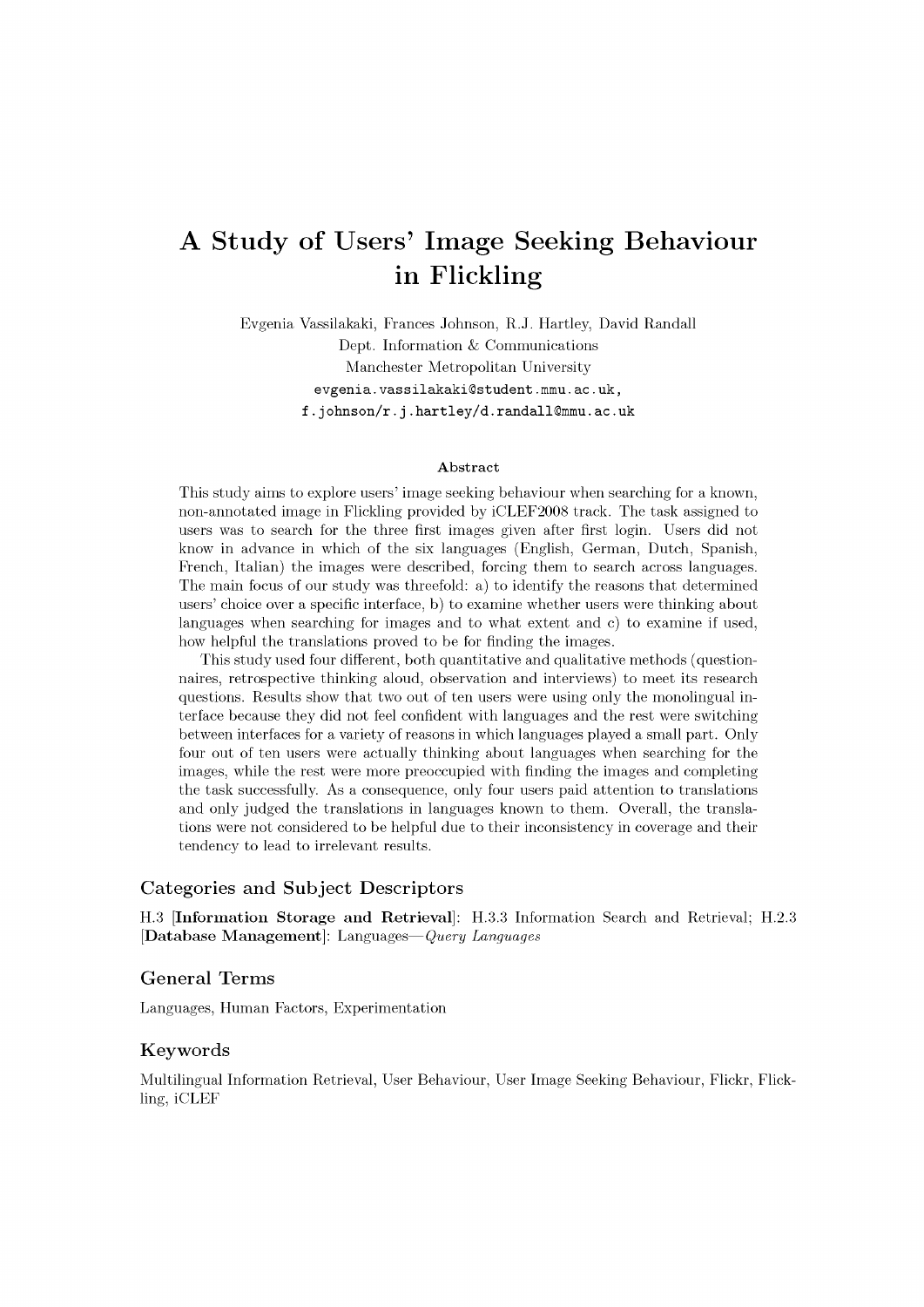# **1 Introduction**

Cross Language Evaluation Forum (CLEF) is an annual evaluation campaign that aims to promote the development of monolingual and multilingual information retrieval systems for European Languages. The main research interest of CLEF has gradually moved over the years, from only textual document retrieval to question answering (QA) and Geographic information retrieval [2]. In this context, a pilot interactive track, known as interactive CLEF (iCLEF), was introduced in 2001 focusing initially on document selection questions. Since then, iCLEF has been included as a regular event in CLEF.

The iCLEF tracks in CLEF2002 and 2003 focused on examining support mechanisms for query formulation and refinement, as well as user-assisted translations experiments. In the 2004 track, the participants, all using a common evaluation design, tried to assess the ability of their own interactive systems to find specific answers to specific questions in a language other than the one of the initial query. In addition, the 2005 track studied the problem of QA from a user-inclusive perspective [8]. Finally in 2006, the iCLEF track moved to Flickr, a photo-sharing multilingual database in order to promote interactive experimentation on multilingual search tasks and study users' behaviour [6]. In particular, three studies were submitted: a) UNED [1] examined the attitude of users towards cross-language searching when the search system allows three search modes (no translation, automatic translation, assisted translation), b) U. Sheffield (and IBM) [3] used bilingual Arabic-English students to test the Arabic interface of Flickr that they have developed and finally c) Swedish Institute of Computer Science (SICS) [7] focused on evaluating information access based on user satisfaction and user confidence.

In this context, the 2008 iCLEF track focuses both on acquiring a large set of search session logs for the participants to mine and on allowing participants to perform their own interactive experiments with the Flickling interface provided and adopting the task predefined by the Organizers [4]. The aim of this study is to explore users' image seeking behaviour when searching and retrieving known, non-annotated images across languages in Flickling. In particular, the research questions that will be addressed in this paper are:

- Identify the reasons that determined our users' choice of a specific interface (monolingual/multilingual).
- Examine if and/or to what extent users were thinking about languages when searching and retrieving images.
- Examine if and/or to what extent users were paying attention to translations when searching and retrieving images.

The remainder of this paper is structured as follows: a description of the Flickling interface, of our user sample, of the task given, of the four different methods that we used in assembling the data, of the way that the study was carried out and the data processed are illustrated in section 2. We provide an analysis of our findings and an extended discussion of them in sections 3 and 4 respectively. Finally, we conclude summarizing the different image seeking behaviours that our users developed while using Flickling in section 5.

# **2 Method**

In this section, further details about the test object of the study, the users, the task given, the specific methods used such as retrospective thinking aloud, observation and interviews, and the data processing are presented.

### **2.1 Test Object**

The test object of this study was the Flickling interface, a basic cross-language search front-end to the well-known web application Flickr. Flickr was adopted as the target collection by the iCLEF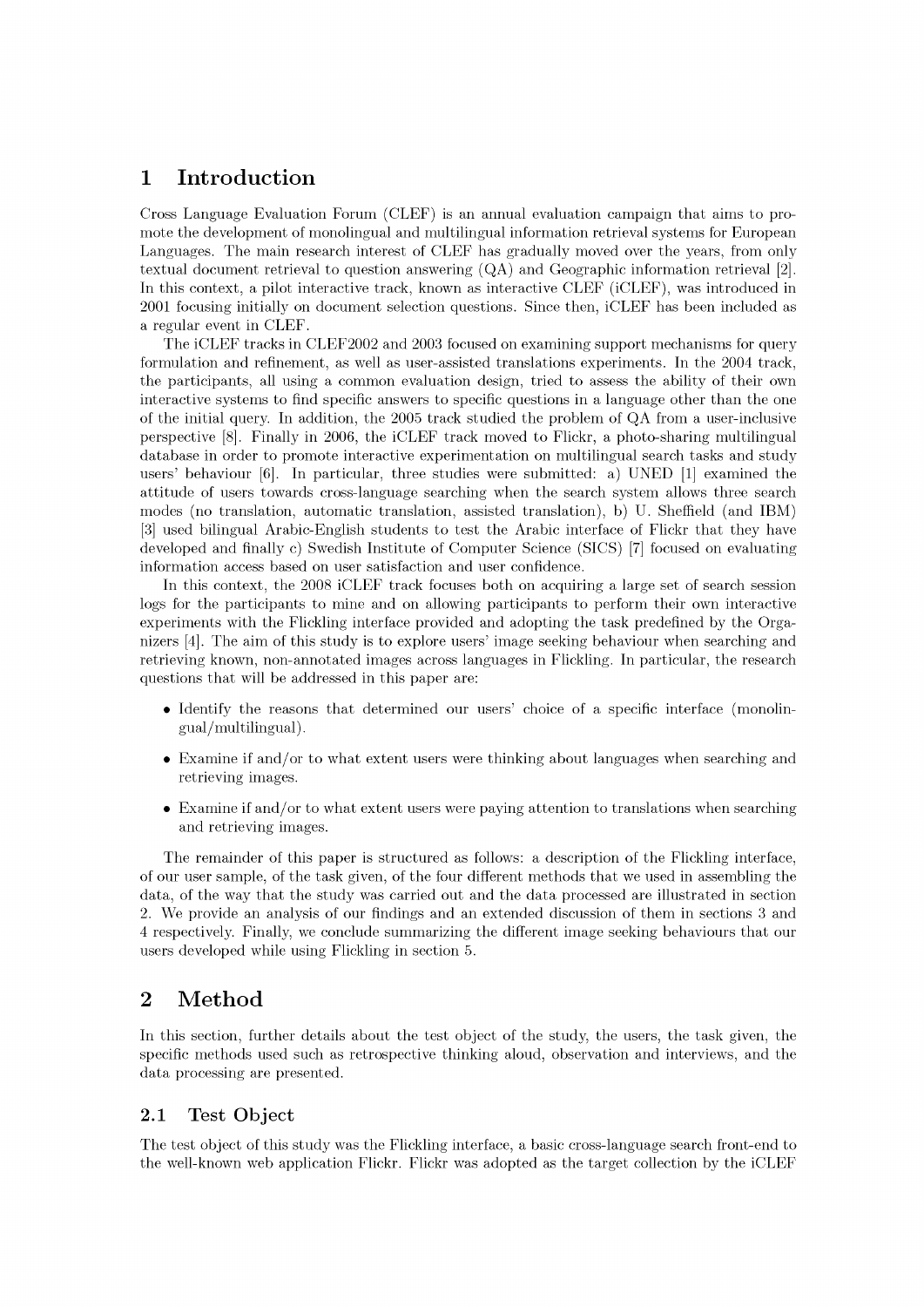organizers mainly for two reasons  $[4]$ : a) it is a multilingual database enabling the users to tag and comment in different languages the uploaded images and b) it can provide the baseline for a series of both realistic and challenging multilingual search tasks.

The Flickling interface is a multilingual information retrieval interface that encompasses the following functionalities [4]: a) multilingual search across six languages (English, Spanish, German, French, Dutch, Italian), b) term-to-term translations between six languages using freely available dictionaries, c) select of best target translations, d) pick/remove translations and adding of new ones by the users, f) provision of search suggestions and g) control over the game-like features of the task.

The Flickling interface was intended for two user groups: a) CLEF participants, researchers who expressed interest in conducting experiments based on the provided multilingual interface and b) Flickr/Web users, ordinary users of Flickr application that would like to participate in this game offered by CLEF organizers.

Our main reason of interest in participating in the iCLEF2008 Flickr challenge was to investigate the behaviour of users when asked to search and retrieve a known, non-annotated image across languages.

### **2.2 Users**

The study was carried out with a sample of 10 users, three male and seven female, ranging in age from 20 to 40. They were all related in one way or another to Manchester Metropolitan University (MMU). In particular, from the sample of ten users, seven were research postgraduate students, one taught postgraduate student, one lecturer and one MMU staff member. In addition, four of the users were English native speakers, two Greek, one German, one Spanish, one Arabic and one Luganda (see Table 1). Moreover, one of the users was monolingual, four stated knowledge of a language other than their native and five were multilingual.

| Native Language | No. Users |
|-----------------|-----------|
| Arabic          |           |
| English         |           |
| German          |           |
| Greek           | 2         |
| Luganda         |           |
| Spanish         |           |

Table 1: Users' Native Language

In addition, the users were asked to state their level of comprehension for the languages used in Flickling but also any other additional language. In particular, from the six non English native speakers, two stated an Excellent knowledge of English, three Very Good knowledge and one Basic knowledge. In regards of German, three of the nine non-German native speakers stated a Basic knowledge of German. Four out of ten users stated knowledge of French, three of whom Basic and one Good. Concerning Italian two out of ten users stated knowledge of Italian language, Basic and Good respectively. Two out of ten stated a Basic knowledge of Dutch and finally, three out of nine non Spanish native speakers stated a Basic knowledge of Spanish (see Table 2).

All ten users have searched in the past for an image on the web. In particular, four stated that they "rarely" have, three "sometimes" , two "very often" and one "often" . In addition, nine out of ten stated that they have searched for an image on the web in a language other than their native and only one had not. In particular, the nine users identified the following reasons for having done so: "university research, searching for holiday info" , "to increase the numbers of results because I could not find any relevant image by using keywords in my native language" , "because there are only few web resources that I am interested in the Greek language", "for my course arguments, assignments", "looking for shoes and clothing in Portuguese and French", "because the images I wanted were provided in English [Luganda native speaker]" , "I was looking for an image of a region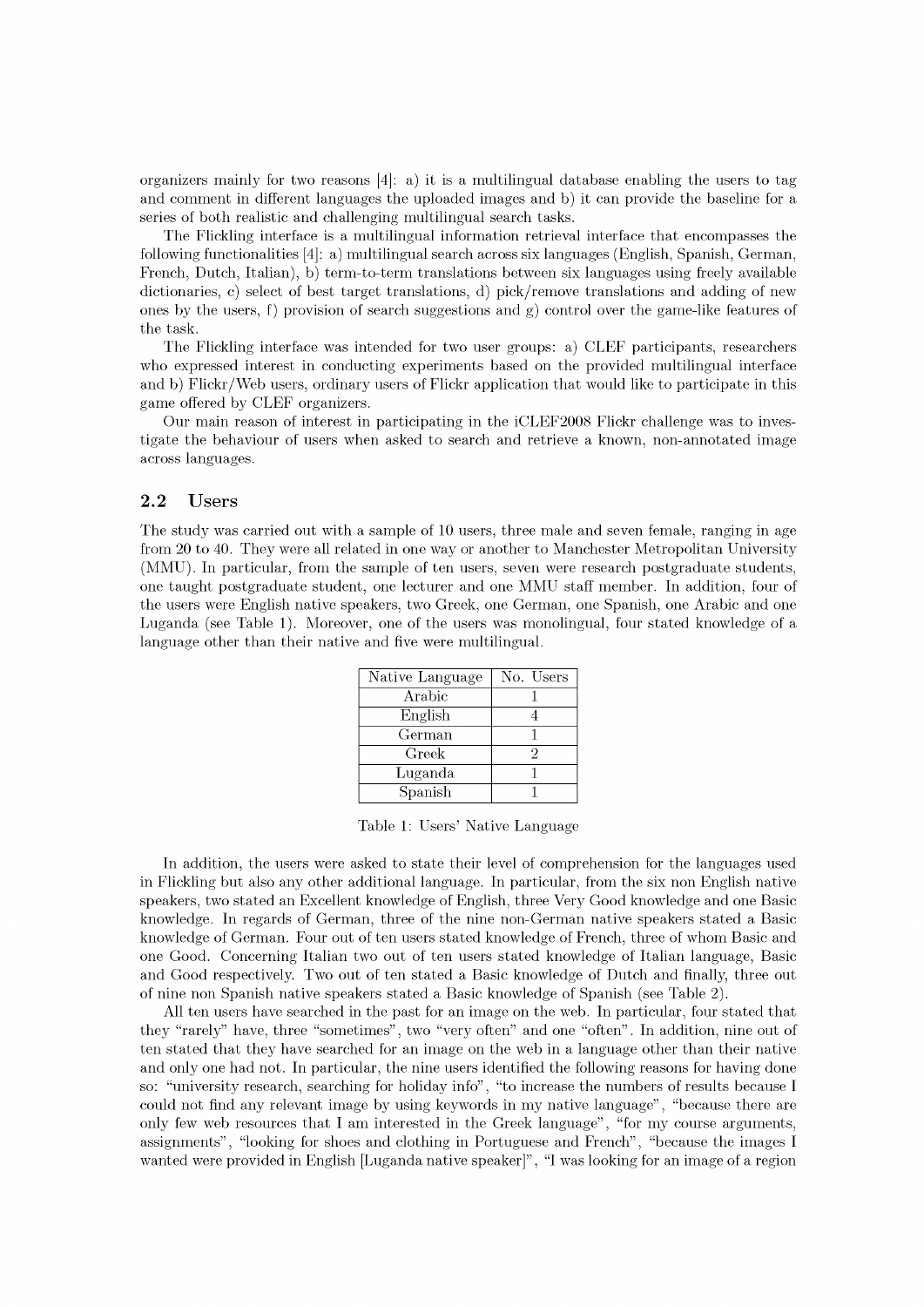| Language | Basic | Good | Very Good | Excellent |
|----------|-------|------|-----------|-----------|
| English  |       |      |           |           |
| German   |       |      |           |           |
| French   |       |      |           |           |
| Italian  |       |      |           |           |
| Dutch    |       |      |           |           |
| Spanish  | 0     |      |           |           |

Table 2: Users' Knowledge of Languages

of Poland" and last "because language was not an issue" . The user who who had not searched for images on the web in other languages justified it as "not necessary" .

In addition to the users' previous knowledge and experience with Flickr, only nine out of ten users answered this question. Three of whom stated that "Yes" they have used Flickr in the past. When asked the reason why they have used it, one stated for searching images, one "just to see what it is" and the third user stated for uploading, sharing and searching images. The other six users gave the following justification for not having used Flickr before: "because I was not aware of it", "not interested, security issues", "never needed to", "I don't Know what Flickr is". The participants were evenly assigned to the conditions in the experiment with no difference in gender, age, and prior knowledge of Flickling interface.

### **2.3 Task**

Our users were asked to find a given image which it was not annotated from Flickr using the Flicking interface. The users did not know in advance in which of the six languages (English, German, Dutch, Spanish, French, Italian) the image was described enforcing them to use both monolingual and multilingual features to find the given image. Each of our 10 users was asked to search and retrieve the first three given images after login by using all the features and the help instructions of the Flickling interface. The images presented to users were not controlled but given randomly from a set of 100 stored in the Flickling database.

#### **2.4 Retrospective Thinking Aloud**

Retrospective thinking aloud is a widely used method for usability testing of software and interfaces. Its basic principle is to ask from potential users to complete a certain task with the testing object in question and to describe their thoughts and actions afterwards on the basis of a video recording their task performance [5]. This method focuses on peoples' cognitive processes after having completed a specific task. It is a method that enables the users and not the experts to point out the problems concerning the test object in the usability test.

The use of retrospective thinking aloud method to carry out our study, like any other method, entails both drawbacks and benefits. In particular, it allows users to complete the task in their own way and pace, spending as much time as they wish and are therefore not likely to perform better or worse than usual. In addition, it enables the exact recording of the time spent for each part of the task, as it reflects the real time that a user has spent on completing the task. Moreover, it provides the possibility to users to reflect on their own actions while using the test object and highlight particular causes or milestones that they have personally encountered. In addition, retrospective thinking aloud is considered to be an appealing method for conducting tests across languages as it is less difficult for users to disclose their thoughts in a foreign language after completing the task.

Apart from benefits, the use of retrospective thinking aloud has also some drawbacks the most important of which are: a) the duration of every user session varies according to the time that user will spend on completing the task plus the time that user will need to describe the video in retrospect and b) there is also risk that users may forget what they were thinking during specific phases of the task or withhold others for reasons of social desirability.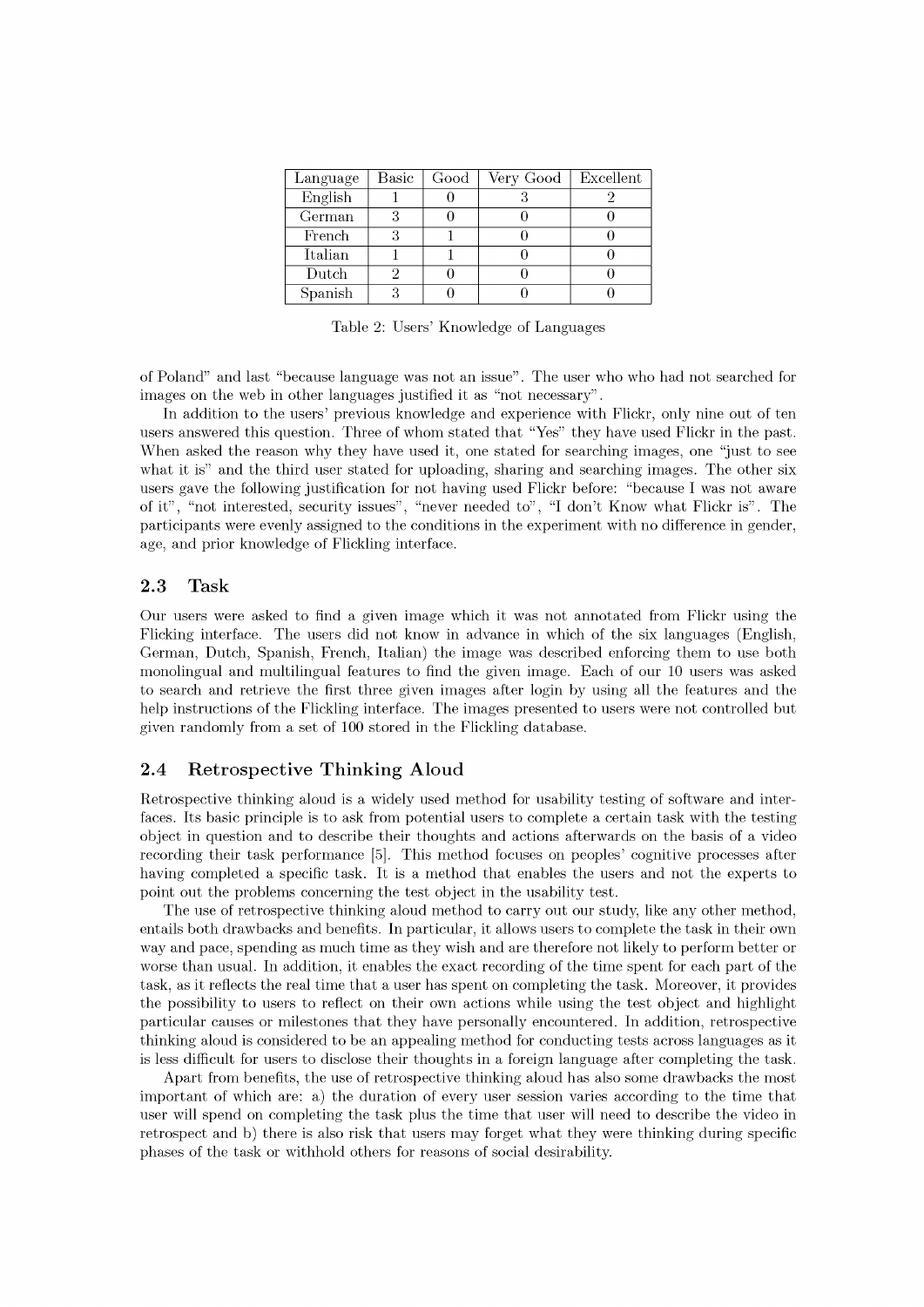In this context, we have used the Camtasia Studio (v.5.1), a premiere screen recorder, in order to capture the users' search sessions in individual videos and a digital recorder for the retrospective thinking aloud and for the individual interviews that followed.

# **2.5 Observation**

In addition to retrospective thinking aloud, observation was also adopted. The observation method was used to form specific questions regarding preselected research areas of the test object (translations, layout of the interface, etc) in an attempt to shed light on specific behaviours of the users on specific occasions. A form was created to assist the work of the facilitator at focusing on specific areas of interest and at the same time reflecting on users' behaviour. This form was categorized according to the areas that they were to be tested. Every category had a set of predefined questions/ remarks that the facilitator had to fill in according to user's behaviour each time and write additional comments for the questions to be asked to users during individual interviews. The facilitator, one of the organizers of our study, had to fill in a set of three forms, one for each image of the task, for each user. These forms were coded according to the number assigned to each user and the order of the images (eg. 01/01, 01/02, 01/03).

### **2.6 Interviews**

The last part of the study consisted of small scale individual interviews with every user after the completion of the retrospective thinking aloud. The interviews lasted no more than 10 minutes for every user. The questions asked varied according to user's answers to the questionnaire, search session, retrospective thinking aloud and the notes gathered throughout the experiment. The main goal of these questions was to clarify specific actions of the user's image seeking behaviour during the search session and expressions that the user used to describe what he/she was doing.

#### **2.7 Experimental Procedure**

The study was carried out in 10 individual sessions, which they were all held in the same lab and each lasted from one to two hours approximately. During each session, users were given general instructions about the way that the study will be carried out and about the task that they had to complete. These instructions were read to each user explaining that there were no more instructions to be given throughout the session and the facilitator was there to observe only. After that, users were asked to fill in the questionnaire on personal details and prior experience. Users were then instructed to register, login and start completing the task while screen recording software was taping the computer screen. Having done that, users were asked to watch the recorded session that was played back to them and describe what they were doing and what they were thinking in retrospect. Finally, a no more than 10 minutes semi-structured interview was carried out with each user.

#### **2.8 Processing of the data**

Once the 10 sessions were completed, transcripts were created based on users' retrospective thinking aloud and interviews, as well as analysis of the questionnaires and comments on video recordings of the users' search sessions. The analysis of the data gathered focused on the way that users were interacting and using the Flickling interface and its features to complete the given task.

The transcripts of the retrospective thinking aloud and interviews, as well as the video sessions and observation notes were examined specifically to identify the users decision to choose a specific interface (monolingual/ multilingual) and identify the extent of the role played by languages and translations in forming their image seeking strategy. These parts were then grouped, when possible, to enable better presentation and discussion of the findings.

In addition, users also occasionally experienced technology problems, such as trouble with the function of the interface (problem messages coming up, interrupting the search and thought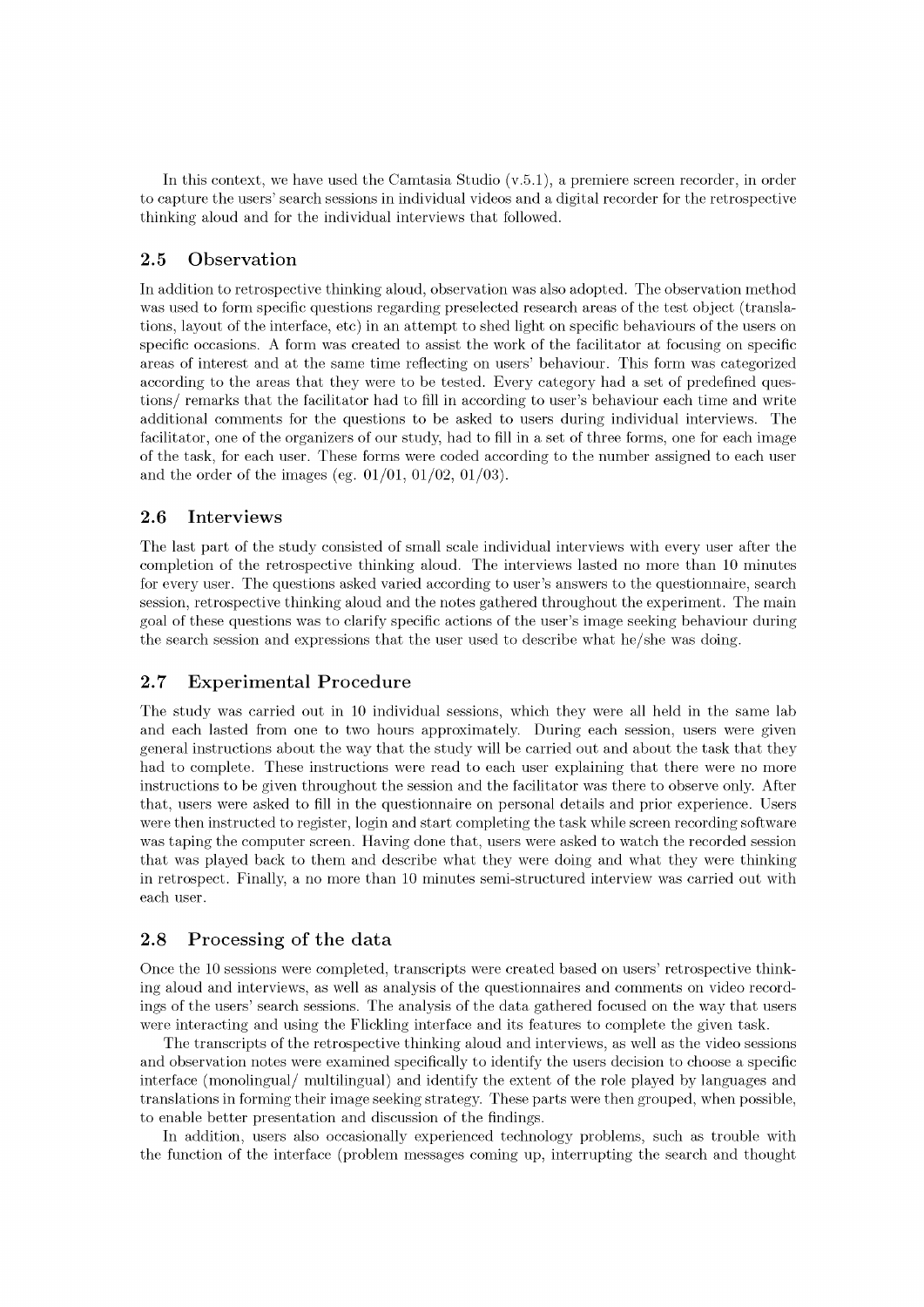process of the users), the flickering of the cursor due to the software used to record users' search sessions. These problems were excluded from the study.

# **3 Findings**

The analysis of data gathered by retrospective thinking aloud, video recordings and interviews focused on three distinct areas, such as: a) to identify the reasons that determined users' choice over a specific interface, b) if and/or to what extent users were thinking about languages when searching for images and c) if and/or to what extent they were paying attention to translations and how helpful they proved to be for finding the images. The findings will be presented according to the three research questions in the subsections 3.1, 3.2 and 3.3 consecutively.

## **3.1 Reasons**

The Flickling was providing to users with two different interfaces, monolingual and multilingual in order to cope with the problem of searching across languages for the target three images. This study's first research question aims at identifying the reasons that determined each time users' choice of a specific interface (monolingual/ multilingual).

Out of the ten users, two used only the monolingual interface and the rest switched between interfaces. The reasons our ten users gave for their behaviour in the thinking aloud process and interviews are stated below.

#### 1. Only Monolingual Interface

Two out of ten users did not use at all the multilingual interface, even though they were given images to search in a language unknown to them. The first user, an English native speaker with basic knowledge in French when informed by the system that the image was annotated in French, stated while still on the monolingual interface: "I kindly instantly gave up, because I am not good in French...I realized that I am never going to find it...So, I decided to give up". When asked why the subject didn't use the multilingual interface, the subject answered: "Because I did not trust my abilities with other languages, to be able to put the decent search words in...Because I did not know the keywords to search in other languages". As a final remark, the subject added: "I was not confident with the languages".

The second user, a Luganda native speaker with no knowledge of French, stated: "I went for the hint and it said that the image is described in French. So, I felt there is no need to...Well, I thought, I do not speak French, I can't understand that" . When asked why the subject did not use the multilingual interface, answered: "If I knew how to use another language, then I could use the multilingual and access the same image in another language. But because my first language is not accessible in there [Flickling], then I thought I should keep to monolingual to where I know what I am looking for" . When asked how the subject was planning to cope with the problem of searching a French annotated image on monolingual interface by using English keywords, the subject stated: "I thought that the image was not available and all images should be described in English [as well]. So, I thought that it was inaccessible...that I could not get it" .

#### 2. Switching between Monolingual  $\&$  Multilingual Interface

The remaining eight users switched between monolingual and multilingual interfaces in order to complete the given task. A variety of reasons to justify these actions were reported by the users during the retrospective thinking aloud process and interviews. In particular, users identified the following reasons why: "In order to increase or decrease the number of results, depending on the results that I had on the beginning of my search" , "I have chosen to use the multilingual interface because I assumed that it would give me the highest possible number of relevant results in relation to my query", "I am trying to find the right combination of keywords" , "Because of the setting of the image...I believe that this system, if you know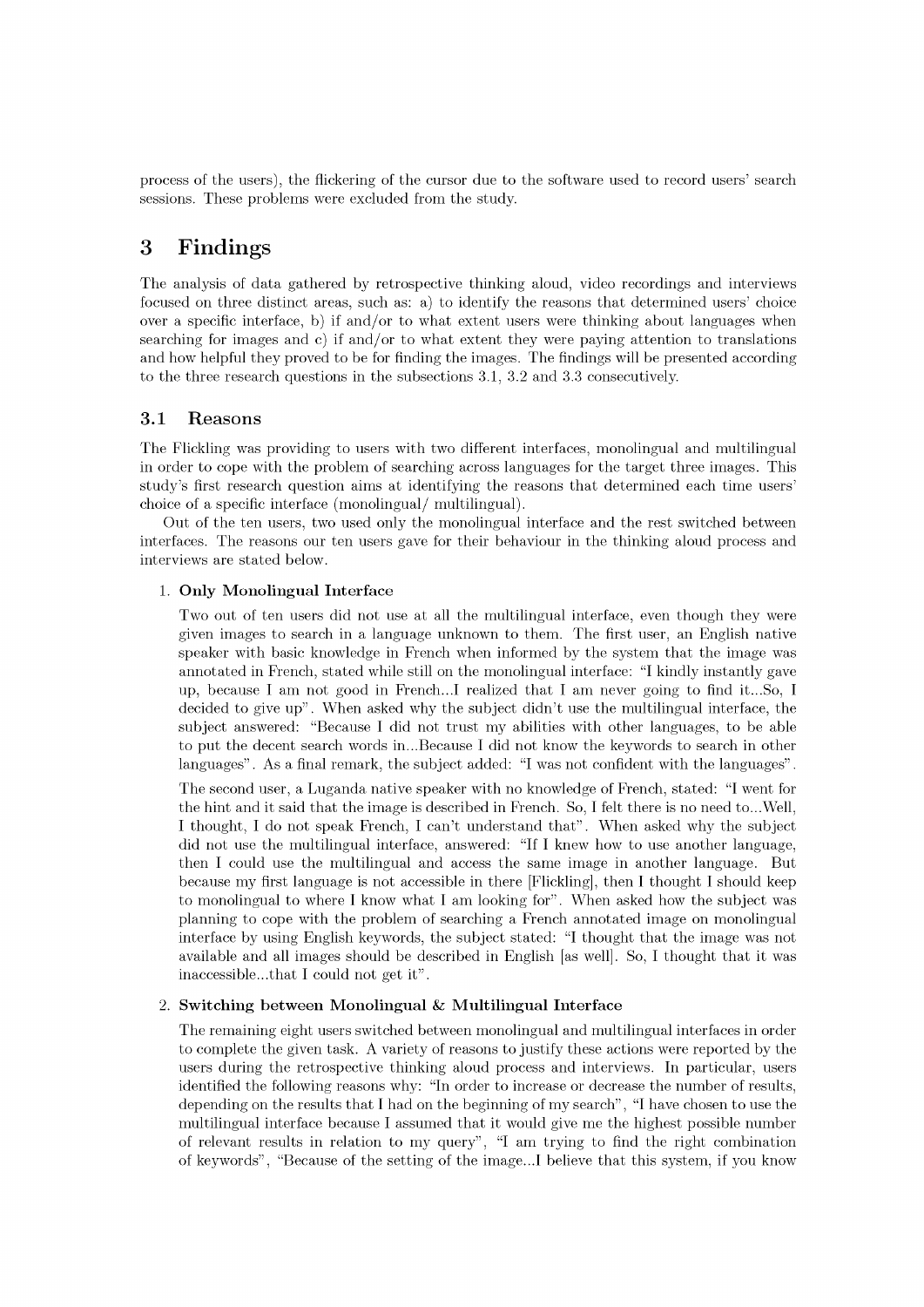where the picture was from, or if you know the place then you can like recognize the language in which you can type in", "I was looking to isolate words and translate them", "Simple because I wasn't getting any of the results that I wanted" , "I tried to increase my chances of getting the image...I am widening my possibilities" , "I am just trying out the system" , "So, it was not there [monolingual English], I guess it was in other language" and lastly: "For me the problem was more kind of how to find where the image was from" .

Also, hints played a significant part in users' choice over an interface. As stated by the users: "I switched to monolingual because the hint told me that the image was described in English", "ok, I have learned about the hints, so I gave up and asked for a hint...Off I went to multilingual to ask to translate...and then I went back to monolingual and searched for it" and "I went to ask for a hint on language just in case because that seamed to save me lots of time" .

Two users, both English native speakers, stayed on multilingual interface though after taking the hint, they both knew that their image was described in English. When asked why they haven't switched to monolingual, they gave the following explanations for their choice consecutively: "Because I did not think that would make any difference, because I was assuming that it is in English as well" and "Well, because I was there. I did not realize that... I thought, to be honest, I thought, it's not going to make that much difference really. It is set to do a search in English, so if it does search in other languages that does not make any difference...is not going to increase my chances in monolingual English...maybe, it would but I don't know that" .

There were also some cases that although users were seemingly using a specific interface (monolingual or multilingual) they stated during retrospective thinking aloud process and confirmed afterward with the interviews that: "I did not really, even think about it. I was just... I was at that point... I was thinking about getting this title", "I was not paying attention to the fact that it was multilingual. Maybe, I forgot about that and left it as it was" and "I was so focused on trying to see how to describe the image that I was not paying attention to the interface" .

### **3.2 Role of Languages**

The second research question that our study was set out to explore was if and/or to what extent languages were forming the image seeking behaviour of our users. As already stated, our users did not know in advance in which of the six languages (English, German, Dutch, Spanish, French, Italian) supported by the system the given images were described. The task was set in that way so users had to include the element of different languages. As a consequence, a set of different behaviours were identified which can be grouped in the following, again through the analysis of the data gathered from retrospective thinking aloud and interviews:

- 1. Two users out of ten used only the monolingual interface searching in English, although they knew that the images may not be described in English (see subsection 3.1.1). In particular, the English native speaker stated: "My French are not good, so I decided to give up because I could not find the appropriate translations for my keywords, so I was never to find it" . The subject also added: "I was not confident with the languages". The Luganda native speaker admitted that: "I would not search an image in any other language; I would only search images in English. If I would search images from my home country, from my background, then I would use my first language. But any other image, I would search in English" . When asked if the subject was thinking about languages while searching, the user answered: "No. It did not...because when I am searching for images on the Internet, I normally get them in English because I imagine that...I guess it's a little bit of arrogance, I speak English and I imagine that images...That if you put them in Internet, they should have English tags" .
- 2. The other eight users who were switching between monolingual and multilingual interfaces, can be divided in two groups: a) those who were thinking about languages and b) those for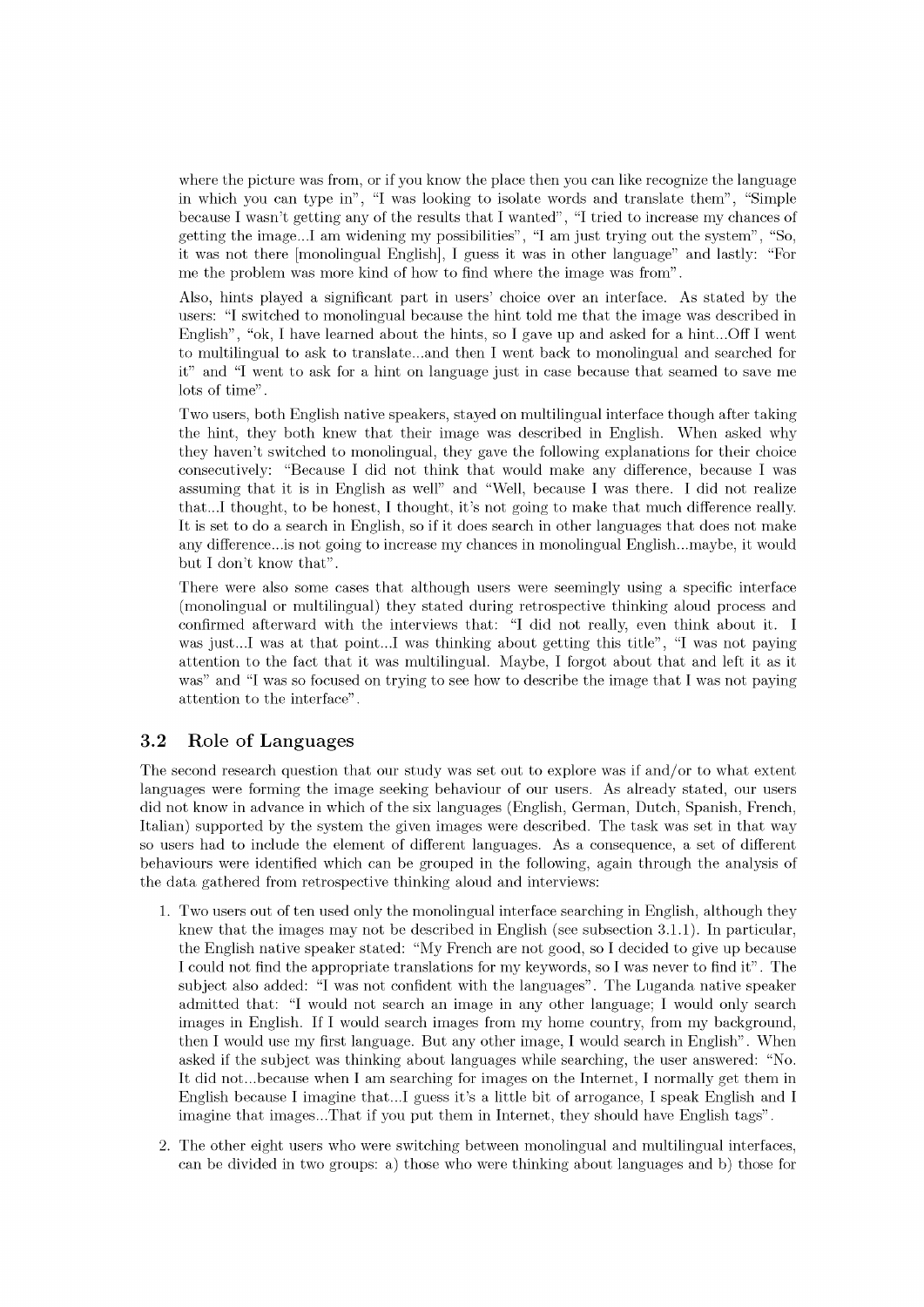whom languages were not a variable when performing the given task. In particular, four of them stated clearly during retrospective thinking aloud that: "Now, I made the relationship of country, Florida...I write them [keywords] in English" , "I had the feeling that the building which I recognized, was described in German", "It was not within my results, so, I guessed that it is in other language" , "Because by looking at the tortoise had written on it...it was written in English. So, I assumed that it would be in English...And I was also thinking at this time, I wonder if it is English or not...because the child got a little blue and red hat and I was thinking, maybe the child is French...Yes, I changed into multilingual because I think that maybe it is French, with the outside possibilities that it might be Italian" and lastly "Well, that's probable a bit Anglo-centrism. You know, well, it is a picture in England" .

On the other hand, the remaining four users when asked if they were thinking about languages during the task, they said that: "To be honest, I was not thinking about languages...I did not consider it a variable that influences my results", "I did not bother about languages...I did not really think about them...I did not focus on languages while performing my searches. Maybe, because I am not used to, is not widely used or maybe I am not using languages when retrieving information on the web", "I was not taking languages under consideration when searching for the images" and "For me it was not a question of language...In my mind language was a very small factor in there [Flickling]. It did not really play any important role" .

#### **3.3 Role of Translations**

All users were given a minimum one image out of three which was described in a language unknown to them. The multilingual interface was provided to cope with this problem and help retrieve the image. The third and last research question of this study was to examine the use of translations and the influence of translations on the users' information seeking behaviour.

We are obliged at this point to exclude the two users who used only the monolingual interface and the four users who used the multilingual interface but with no thought to the translations. The remaining four users tried both the monolingual and multilingual interfaces driven by the need to identify the language of the image and the appropriate keywords to retrieve the given images. In particular the four users, when asked if they were paying attention to the translations, stated: "Yes, but it did not translate anything. I thought like, it did not give me anything, because it did not translate anything", "Yes, I did use them", "Yes, at this point I am trying to figure out how this translation thing works" and "Yes, I was paying attention to the translations" .

In addition, when users asked if they could judge the translations that were given to them, users answered: "Overall, I had the feeling that the translations of the system were not that good... I switched to monolingual because the translations were not doing anything" , "I would trust the system to give me the right translations... I would have to for languages unknown to me" , "Because I went for the languages that I had a vague idea about and it did not tell me something that I did not really know" and last "I was not satisfied with the German translations because I can understand German...it's not the right word in German for a man. So, it should have been something else...in Dutch I don't know what the translation is, so, I had to accept it, whatever it is...Yes, I was satisfied [Dutch translations] because the computer knows the Dutch language better than I do... maybe that's not the best translation, so, I just had to accept it. There was anything that I could do about it really" .

Finally, when the users were asked if the translations were helpful in terms of actually contributing to the retrieval of the image, users stated: "Ok, I have got the translations but they are not doing anything to me...at the end, I totally disregard the translations" , "I think that I stop searching for translations, when I stop having much confidence that it was bringing me the right translations...So, I got used to asking for a hint... I thought I am gonna ask for another hint now and then it would tell me in what it was translated it, not necessarily what translation [the system] has given me", "The words that I was trying to isolate like particular words like London, the different translations there were not coming up...and what it was saying, like gigante in Italian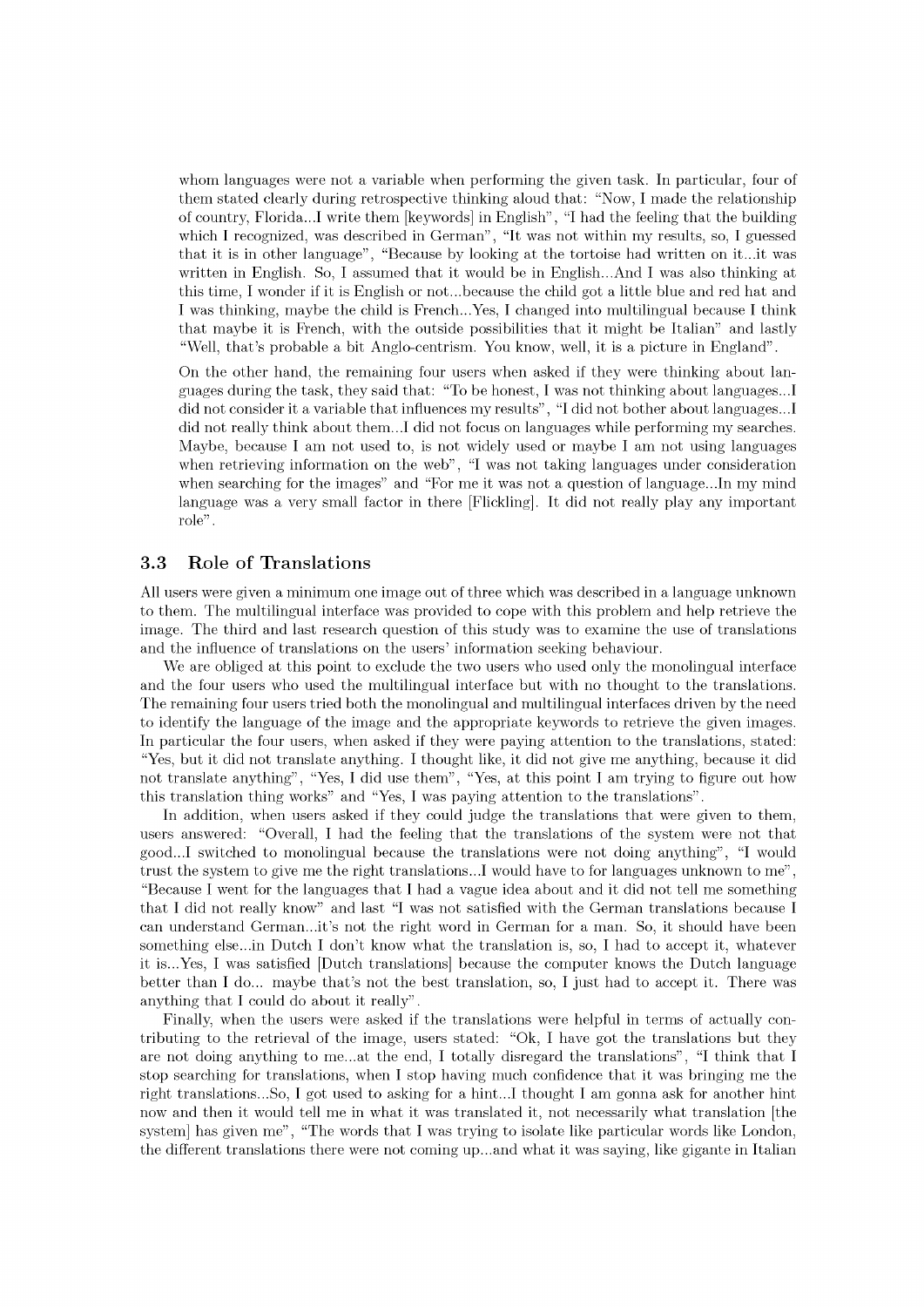for giant, it told something that I already knew. So it was not isolating the words in the way that I wanted it to. It was just telling me the adjectives were, which I did not really need" and finally "At the end I was not paying attention to the translations, I was purely interested in finding the image as quickly as possible because once more I did not think the translations would necessarily help me".

# **4 Discussion**

The evaluation of CLIR effectiveness often does not involve the end user. On the one hand, it may be assumed that since the translation is automated the user has no role to play or possibly that the user has no interest in the translation, providing the system is effective. On the other hand, the non trivial challenges posed in the effort in designing realistic task scenarios, recruiting participants, analyzing large amounts of data to obtain user assessments or to observe search behaviour can be prohibitive. However, we take the view of Petrelli [9] that effective system design must be in accordance with the end users' needs and to best assist users involved in crosslanguage information retrieval we need to understand their behaviours and the search problems they face. Petrelli's study of users involved in CLIR presented a number of interesting findings. In particular, the users preferred the interface which hid the translation and that language knowledge and sight of the translation affected search behaviour.

The present study shows that users form image seeking behaviours according to a series of reasons from which thinking about languages is the least important one. In addition, users were so focused on completing the task that were not paying attention to interfaces, languages and translations though these were factors that affected and predefined the results. In particular, regarding the first research question, the reasons why two users used only the monolingual, we conclude they were not feeling confident of their language skills and they were not used to searching for images in languages other than English. These users would use the multilingual interface only if they could speak the language in which they were searching and that one would be other than English.

The other eight users described a variety of reasons from which languages played a small part. Users' need to minimize or maximize the number of results was the driving forces of switching between interfaces. Moreover, they were more concerned with identifying the images in terms of the keywords and in the right combination. In the whole process, languages were playing an insignificant role. Only four users were trying to identify the language of the images from its context and use it to their benefit. Some were treating the multilingual interface as a translator, trying to isolate specific words, translate them on the multilingual interface and use the translations to retrieve the images on the monolingual interface. Another user stated that: "I think I just saw it as a translation tool and not as an integrated translation thing that already was retrieving images. I did not really use it in this way because in my mind, it was only translating my keywords" . The Hint feature was also a factor forming users' image seeking behaviour to a large extent. Users became accustomed to using the hints after a few minutes of unsuccessfully searching for the image. On the whole, it would appear that users were so focused on completing the task, "obsessed" (as a user stated) of finding the images that even from the beginning of the task, they were not thinking really which interface they are going to use and for what reason. Even users who were concerned about languages, at the end of the task, also admitted that they were not paying much attention to the interfaces because they thought that it was not making any difference.

Going back to Petrelli's findings, our users did not express any preference in hiding or not the translations, though they were not satisfied with the position of the translations. They stated that the translations were not obvious because they were on the right side and not on the left, close to the search box. They commented even the way that the translations were presented. It was not clear to them how the translations were working or how they could write their query and get translations. They also stated that it was taking some time to figure out how the multilingual interface was built and how they could use the translations to their benefit. Since it was not clear that the system was retrieving both their search terms and the translations, users were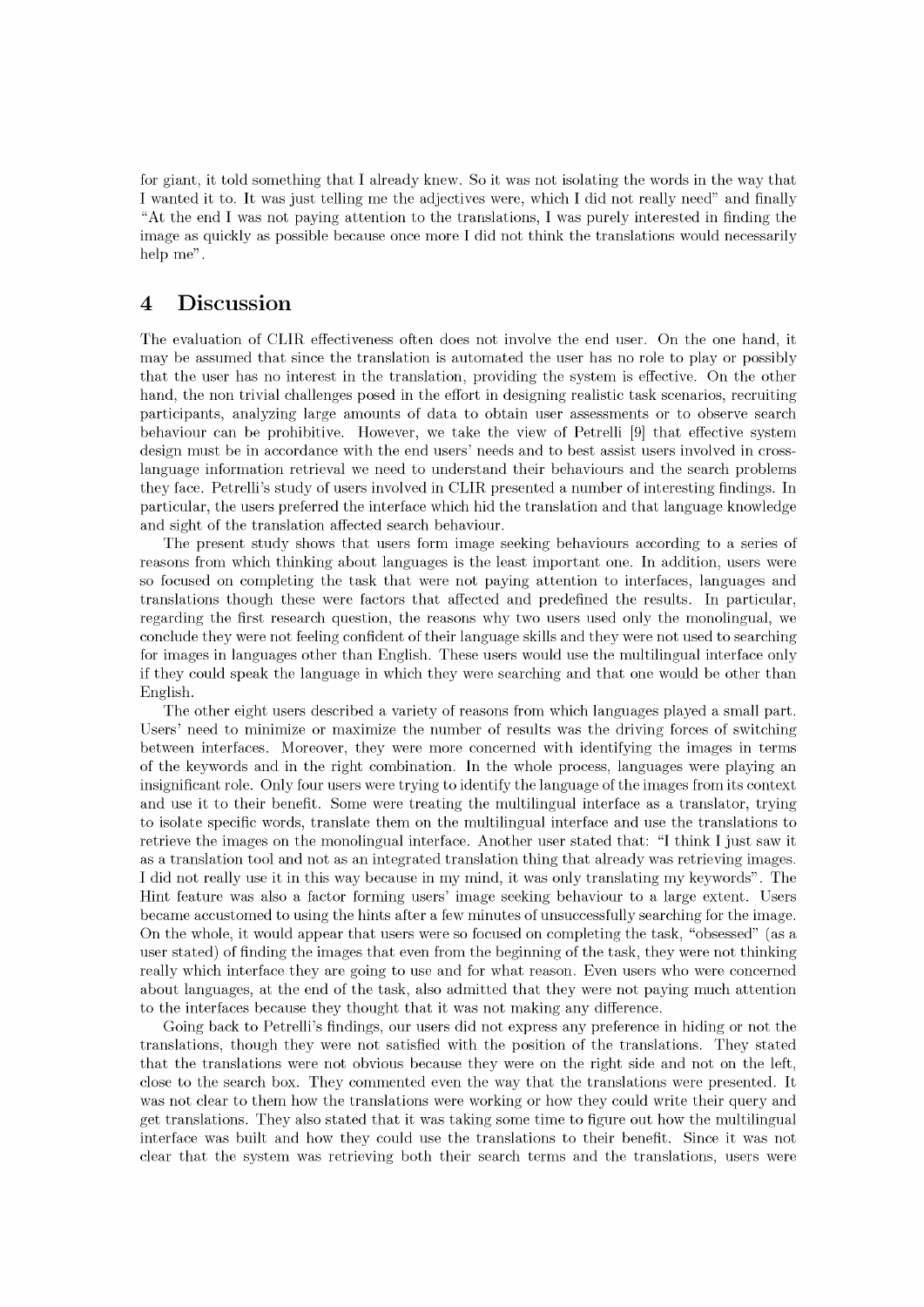typing both their search terms and the translations provided in the search box and running the search again. In short, they used it as a translator tool and not as an integrated feature of the multilingual interface. However, at no point, did the users state that the presence of translations was distracting or that they would prefer them to be hidden. On the contrary, they said that they used them in order to retrieve relevant results and disregarded them when they were not getting the results that they were expecting or hoping for.

Both Petrelli's and our study aimed to explore user information seeking behaviour in crosslanguage information retrieval but from a different perspective and for different reasons. As a consequence, the methodologies adopted in both studies differ. Petrelli used mainly observation and interviews whereas we used retrospective thinking aloud and interviews as the main methods to record user behaviour, supplemented with questionnaires and observation to further verify our findings. Our aim was to derive findings entirely on users' thoughts, comments and search behaviour rather than depending on the facilitator's observations, interpretations and questions asked. Although, in retrospective thinking aloud there was some risk of users not remembering what exactly they were thinking, our users were always able to recall what caused them search for an image in such a way. Not only did they justify their actions, they also revealed details about their thought process and the reasons that motivated them or made them feel distracted, uncomfortable or even bored while using Flickling. Our study based on retrospective thinking aloud revealed a complex picture of the influence (or not) of language skills and confidence therein and of perceptions of the role of the multilingual interface, language and translations in image retrieval. Most revealing and of potential interest to future study of users of CLIR is the finding that less than half of our users appeared to consider identification of the language to be essential in retrieving the image. The majority either lacked confidence in using different languages or were so focused on finding the given images and completing the task that were not thinking at all about languages. Indicative of this was the comment *"...completing the task successfully. What was success for m e? That you find the image. In any way I possible could. I was not focusing on translations...I thought my task is to find that image and I will do whatever I could to find it".* Of those for which languages played a significant role in the process of identifying keywords to search for the images, the translations were judged to be poor as either the translations were not coming up, were not corresponding to the users' keywords or were judged to be resulting in the retrieval of irrelevant results. As a consequence, users were losing interest and trust in translations resulting in no usage of them or not paying attention to them.

One of the initial aims of this study was to try and look in greater detail at how working with the translations affected search behaviour with regards to the actual search terms entered by users. Unfortunately, this study could not reach a conclusion because only four out of ten users used the translations and this was in a way not anticipated. The reasons why this happened are:

- the Experiment Design: the fact that users were given a specific task to complete, in a context of a game, was so overwhelming that they were not thinking about anything else other than carrying out the task. The task to find clues for unambiguous query terms from the images was sufficiently challenging in the Flickling interface that perhaps our users chose to ignore the language and translations. Our users were even feeling that they were failing the task or disappointing the organizers in some way when they had to give up. As a result, completing the task was regarded as such a challenge that they were not paying attention to anything else.
- the Flickling Interface: the way that the Flickling interface was developed, providing the two different interfaces, monolingual and multilingual, to search across languages created some issues in studying users' information seeking behaviour. The option of the two interfaces created a confusion to most of the users because they are accustomed to using only one search box on one interface. In addition, users had to interpret what monolingual and multilingual meant, something that again users are not accustomed in doing when using a search engine. Others driven by this fact were not paying attention to interfaces, they were just using what was in front of them without making any informed choice. The users who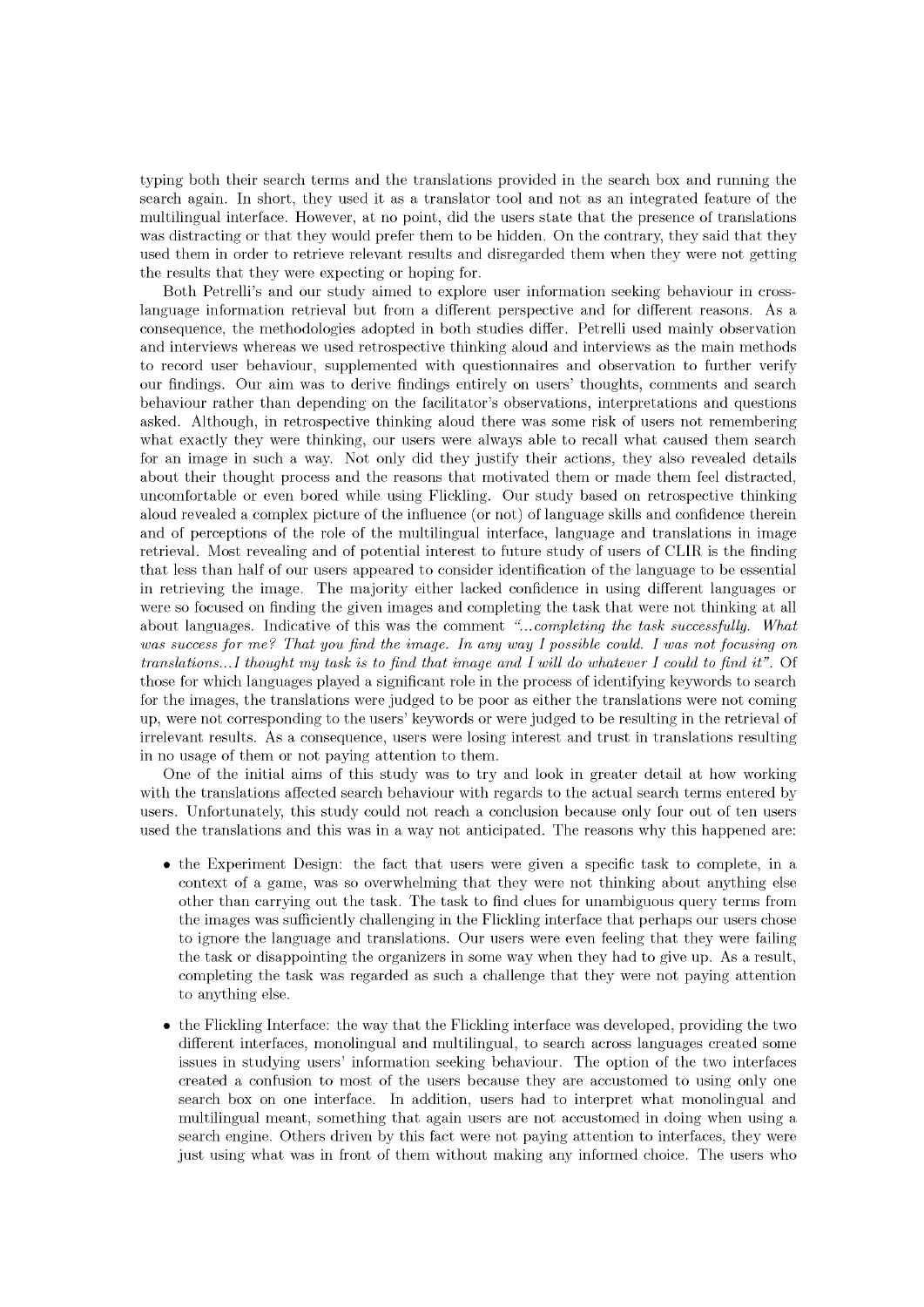used the multilingual interface did so for various reasons but, as stated, languages played an insignificant role. The four users who used the translations to enhance their chances in finding the target image rather than viewing them as an integrated feature of the multilingual interface could not regarded to be forming their search strategy based on the translations.

Although, it would have been interesting to look at how translations influenced or not users' information seeking behaviour because of the reasons stated above we were not able to collect data as we might have hoped.

# **5 Conclusion**

This study aimed at investigating the users' image seeking behaviour when retrieving a known, non-annotated image in Flickling. The task assigned to ten users was to retrieve the first three images given after first login. The images could have been described in any of the six languages (English, German, Dutch, French, Spanish, Italian) supported by the Flickling. As a consequence, users had to use monolingual and multilingual interface to search across languages and retrieve the images.

This study used a combination of four different methods: a) questionnaires, b) retrospective thinking aloud, c) observation and d) interviews. These both quantitative and qualitative methods contributed to meeting the research questions of our study. In particular, we identified the reasons why two of our users were choosing to search only on the monolingual interface and the eight switching between interfaces. We demonstrated that only four users were thinking about languages when trying to retrieve the given images while the rest of our users were more preoccupied with finding the images and completing "successfully" the task. Consequently, we showed that only these four users were paying attention to translations provided by the system. These stated that translations were not helpful or they were not making much difference in finding the given images since the results were irrelevant to what they were looking for.

This small study has also shown that if we are to ask whether a CLIR system should display query translations or not, then the answer is no. Our users were either not interested in the translations or found them to be poor. However taking the findings to such conclusion would be foolhardy given the complexity of the activity highlighted in the users' comments that they were so engaged in finding the image that language or translations played little or no part. Rather than reaching firm conclusions, this small study has suggested the need for more research into users' search behaviour with translations (and in image retrieval) if we are to design CLIR systems which will not place additional or unnecessary cognitive demands on the user and will support effective search behaviour and performance.

# **References**

- [1] J. Artiles, J. Gonzalo, F. Lopez-Ostenero, and V. Peinado. Are users willing to search cross-language? an experiment with the flickr image sharing repository. In *CLEF,* pages 195-204, 2006. **[http://www.clef-campaign.org/2006/working\\_notes/workingnotes2006/](http://www.clef-campaign.org/2006/working_notes/workingnotes2006/) artilesCLEF2006.pdf**.
- [2] M. Braschler, G. Di Nunzio, N. Ferro, J. Gonzalo, C. Peters, and M. Sanderson. From clef to trebleclef: promoting technology transfer for multilingual information retrieval. In *Second DELOS Conference on Digital Libraries, 5-7 December 2007, Tirrenia, Pisa (Italy),* pages 1-7, 2007. **<http://www.trebleclef.eu/getfile.php?id=38>**.
- [3] P. Clough, A. Al-Maskari, and K. Darwish. Providing multilingual access to flickr for arabic users. In *CLEF,* pages 205-216, 2006. **[http://www.clef-campaign.org/2006/working\\_](http://www.clef-campaign.org/2006/working_) notes/workingnotes2006/cloughCLEF2006.pdf**.